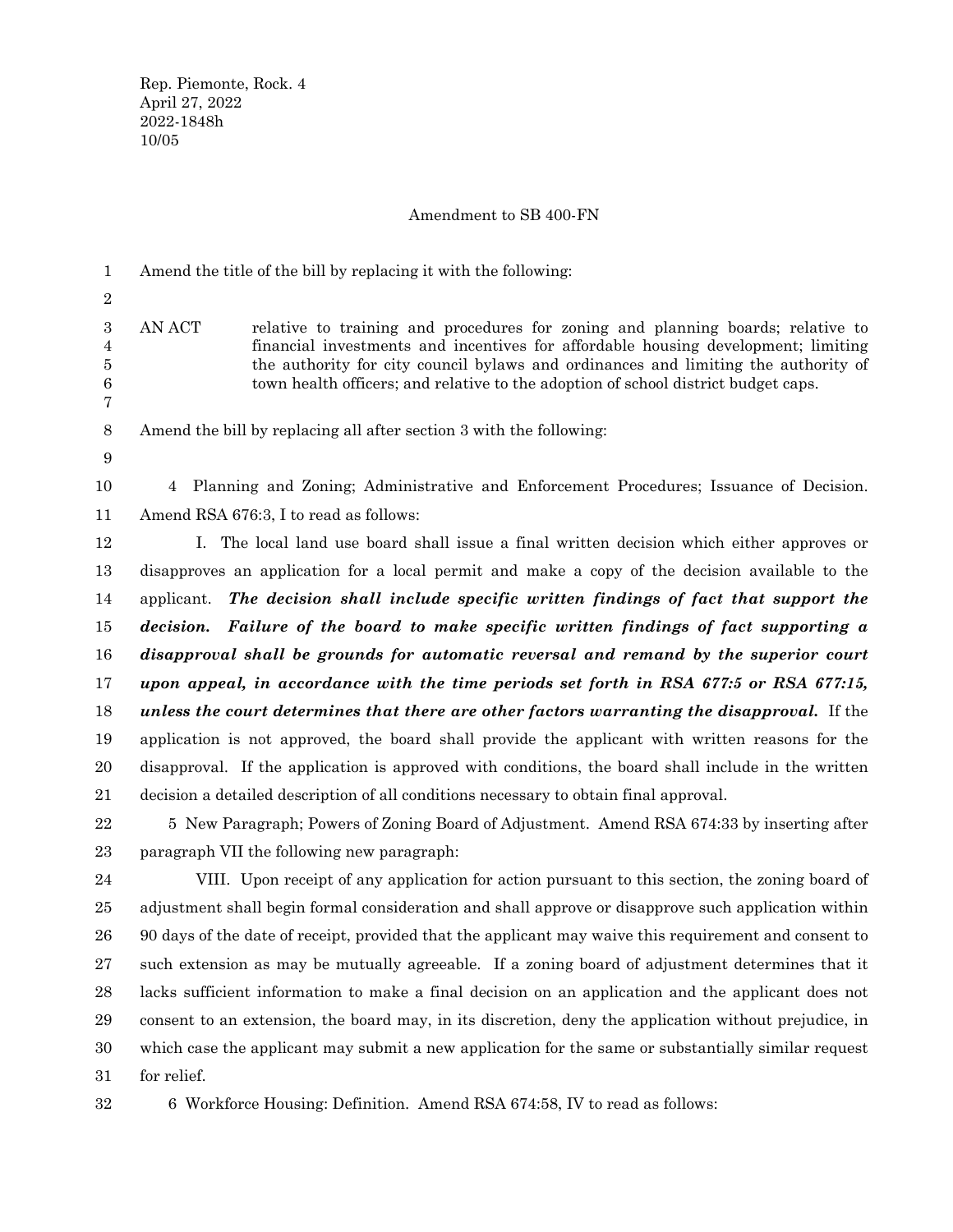#### **Amendment to SB 400-FN - Page 2 -**

IV. "Workforce housing" means housing which is intended for sale and which is affordable to a household with an income of no more than 100 percent of the median income for a 4-person household for the metropolitan area or county in which the housing is located as published annually by the United States Department of Housing and Urban Development. "Workforce housing" also means rental housing which is affordable to a household with an income of no more than 60 percent of the median income for a 3-person household for the metropolitan area or county in which the housing is located as published annually by the United States Department of Housing and Urban Development. Housing developments that exclude minor children from more than 20 percent of the units, or in which more than 50 percent of the dwelling units have fewer than two bedrooms, *or are subject to age restrictions,* shall not constitute workforce housing for the purposes of this subdivision. 1 2 3 4 5 6 7 8 9 10 11

7 Workforce Housing Opportunities; Water and Sewer Systems. Amend RSA 674:59, IV to read as follows: 12 13

IV. Paragraph I shall not be construed to require municipalities to allow workforce housing that does not meet reasonable standards or conditions of approval related to environmental protection, water supply, sanitary disposal, traffic safety, and fire and life safety protection. *Paragraph I shall also not be construed to require municipalities to allow workforce housing in any location not already served by both water and sewer systems owned or operated by a political subdivision, public utility, or other public water or sewer utility.* 14 15 16 17 18 19

20

8 Planning Board; Board's Procedures on Plats. Amend RSA 676:4, I(c) to read as follows:

(c)(1) The board shall, at the next regular meeting or within 30 days following the delivery of the application, for which notice can be given in accordance with the requirements of subparagraph (b), determine if a submitted application is complete according to the board's regulation and shall vote upon its acceptance. Upon determination by the board that a submitted application is incomplete according to the board's regulations, the board shall notify the applicant of the determination in accordance with RSA 676:3, which shall describe the information, procedure, or other requirement necessary for the application to be complete. Upon determination by the board that a submitted application is complete according to the board's regulations, the board shall begin formal consideration and shall act to approve, conditionally approve as provided in subparagraph (i), or disapprove within 65 days, subject to extension or waiver as provided in subparagraph (f). In the case of a determination by the board that the application is a development of regional impact requiring notice in accordance with RSA 36:57, III, the board shall have an additional 30 days to act to approve, conditionally approve, as provided in subparagraph (i), or disapprove. [Upon failure of the board to approve, conditionally approve, or disapprove the application, the selectmen or city council shall, upon request of the applicant, immediately issue an order directing the board to act on the application within 30 days.] *If the board determines that it lacks sufficient information to make a final decision on an application and the applicant does not consent to an extension* 21 22 23 24 25 26 27 28 29 30 31 32 33 34 35 36 37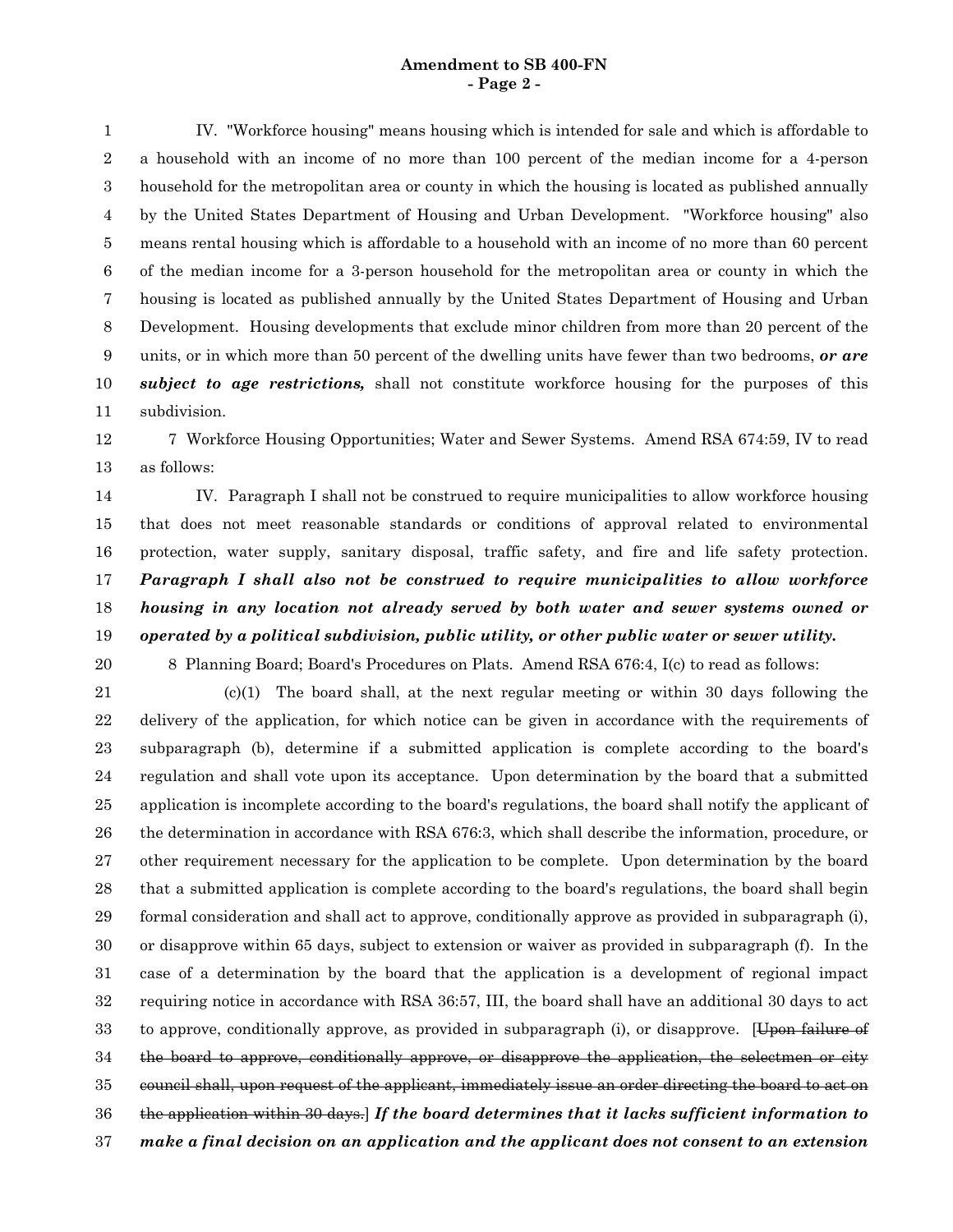#### **Amendment to SB 400-FN - Page 3 -**

*pursuant to subparagraph (f), the board may, in its discretion, deny the application without prejudice, in which case the applicant may resubmit the same or a substantially similar application.* If the planning board does not act on the application within that [30-day] *65* day time period, then [within 40 days of the issuance of the order,] the selectmen or city council shall certify on the applicant's application that the plat is approved pursuant to this paragraph[ $\frac{1}{2}$ ] unless within those 40 days the selectmen or city council has identified in writing some specific subdivision regulation or zoning or other ordinance provision with which the application does not eomply]. Such a certification, citing this paragraph, shall constitute final approval for all purposes including filing and recording under RSA 674:37 and 676:18, and court review under RSA 677:15. 1 2 3 4 5 6 7 8 9

(2) Failure of the selectmen or city council to [issue an order to the planning board under subparagraph (1), or to certify approval of the plat upon the planning board's failure to [comply with the order,] *act within the required time period* shall constitute grounds for the superior court, upon petition of the applicant, to issue an order approving the application  $If$  the court determines that the proposal complies with existing subdivision regulations and zoning or other ordinances]. *The superior court shall act upon such a petition within 30 days.* If the court determines that the failure of the selectmen or the city council to act was not justified, the court may order the municipality to pay the applicant's reasonable costs, including attorney's fees, incurred in securing such order. 10 11 12 13 14 15 16 17 18

19

9 Planning Board; Board's Procedures on Plats. Amend RSA 676:4, I(f) to read as follows:

(f) [The planning board may apply to the selectmen or city council for an extension not to exceed an additional 90 days before acting to approve or disapprove an application. The applicant may waive the requirement for planning board action within the time periods specified in subparagraph (c) and consent to such extension as may be mutually agreeable. 20 21 22 23

10 Planning and Zoning; Rehearing and Appeal Procedures; Court Review. Amend RSA 677:15, IV-V to read as follows: 24 25

IV. [The court shall give any hearing under this section priority on the court calendar.] *Whenever an appeal to the superior court is initiated under this section, the court shall give the appeal priority on its calendar. Within 10 days of the certified record being filed with the court, the court shall schedule a hearing to be held within 90 days unless extended by agreement of all parties or by motion. The appellant shall file an opening brief 60 days before the hearing. The appellee shall file a response brief 30 days before the hearing. The appellant may file a reply brief 15 days before the hearing. The court shall issue a decision within 60 days after the hearing, unless the court has received an extension from the chief justice of the superior court.* 26 27 28 29 30 31 32 33 34

V. The court may reverse or affirm, wholly or partly, or may modify the decision brought up for review when there is an error of law or when the court is persuaded by the balance of probabilities, on the evidence before it, that said decision is unreasonable. Costs shall not be allowed 35 36 37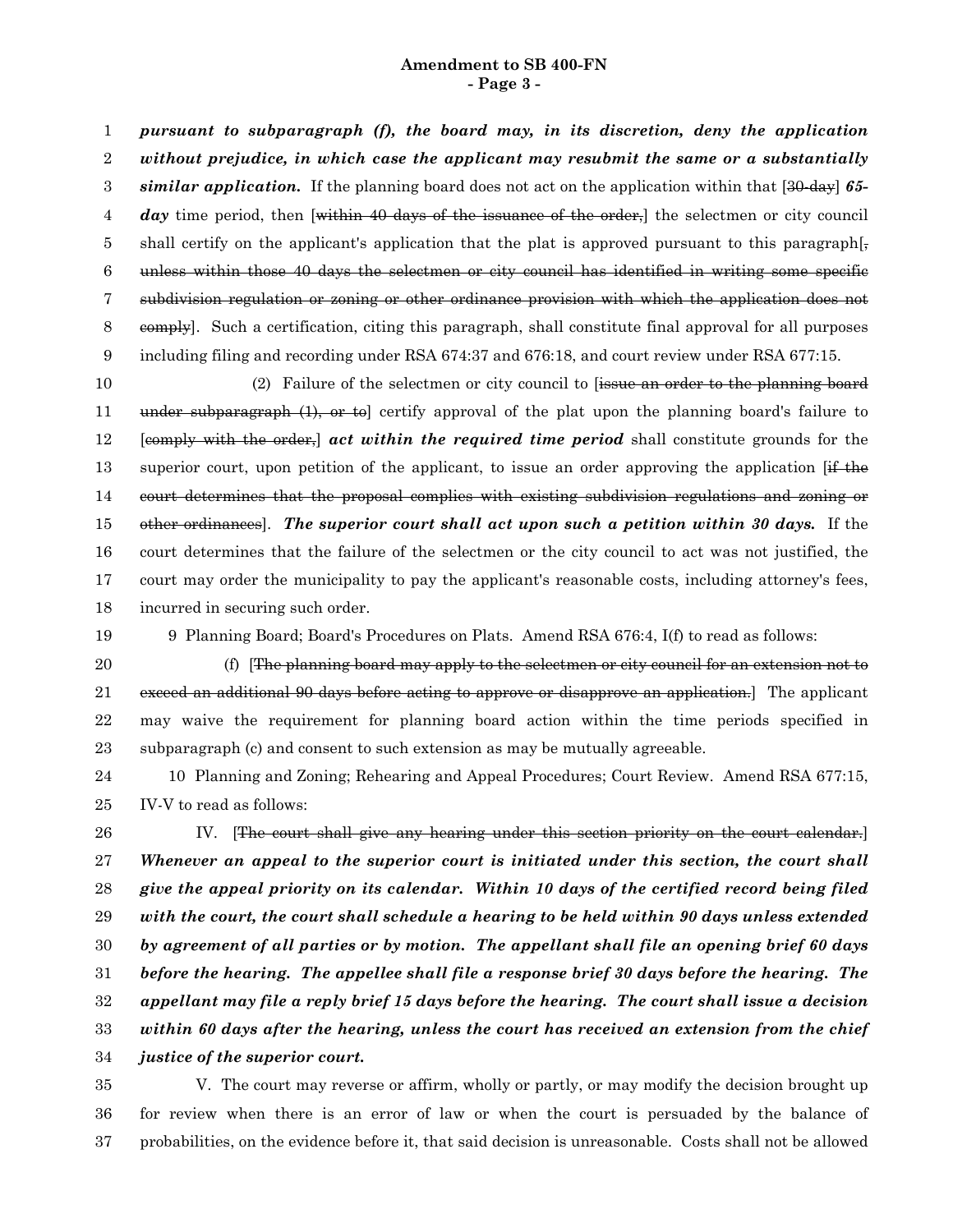against the municipality unless it shall appear to the court that the planning board acted in bad faith or with malice in making the decision appealed from. 1 2

*VI. Whenever an appeal to the supreme court is initiated after superior court review, the supreme court shall give the appeal priority on its calendar and shall issue a final decision within 90 days of the date upon which oral argument has been conducted.* 3 4 5

11 Planning and Zoning; Rehearing and Appeal Procedures; Priority. RSA 677:5 is repealed and reenacted to read as follows: 6 7

677:5 Priority. Whenever an appeal to the superior court is initiated under RSA 677:4, the court shall give the appeal priority on its calendar. Within 10 days of the certified record being filed with the court, the court shall schedule a hearing to be held within 90 days unless extended by agreement of all parties or by motion. The appellant shall file an opening brief 60 days before the hearing. The appellee shall file a response brief 30 days before the hearing. The appellant may file a reply brief 15 days before the hearing. The court shall issue a decision within 60 days after the hearing, unless the court has received an extension from the chief justice of the superior court. 8 9 10 11 12 13 14

12 New Subdivision; Fee Shifting and Posting of Bond. Amend RSA 677 by inserting after section 19 the following new subdivision: 15 16

17

Fee Shifting and Posting of Bond

677:20 Fee Shifting and Posting of Bond. 18

I. Whenever an appeal to the superior court is initiated under this chapter, the court may in its discretion require the person or persons appealing to file a bond with sufficient surety for such a sum as shall be fixed by the court to indemnify and save harmless the person or persons in whose favor the decision was rendered from damages and costs which he or she may sustain in case the decision being appealed is affirmed. 19 20 21 22 23

II. In any appeal initiated under this chapter the court may, subject to the provisions of this paragraph or any other provision of law, award attorney's fees and costs to the prevailing party. Costs and attorney's fees shall not be allowed against a local land use board unless it shall appear to the court that the board, in making the decision from which the appeal arose, acted with gross negligence, in bad faith, or with malice. Costs and attorney's fees shall not be allowed against the party appealing from the decision of a local land use board unless it shall appear to the court that said party acted in bad faith or with malice in appealing to court. 24 25 26 27 28 29 30

13 Municipal Economic Development and Revitalization Districts; Definition of Public Use. Amend RSA 162-K:2, IX-a to read as follows: 31 32

IX-a. "Public use" means: 33

(a)(1) The possession, occupation, and enjoyment of real property by the general public or governmental entities[;] *.* 34 35

(2) The acquisition of any interest in real property necessary to the function of a public or private utility or common carrier either through deed of sale or lease[;] *.* 36 37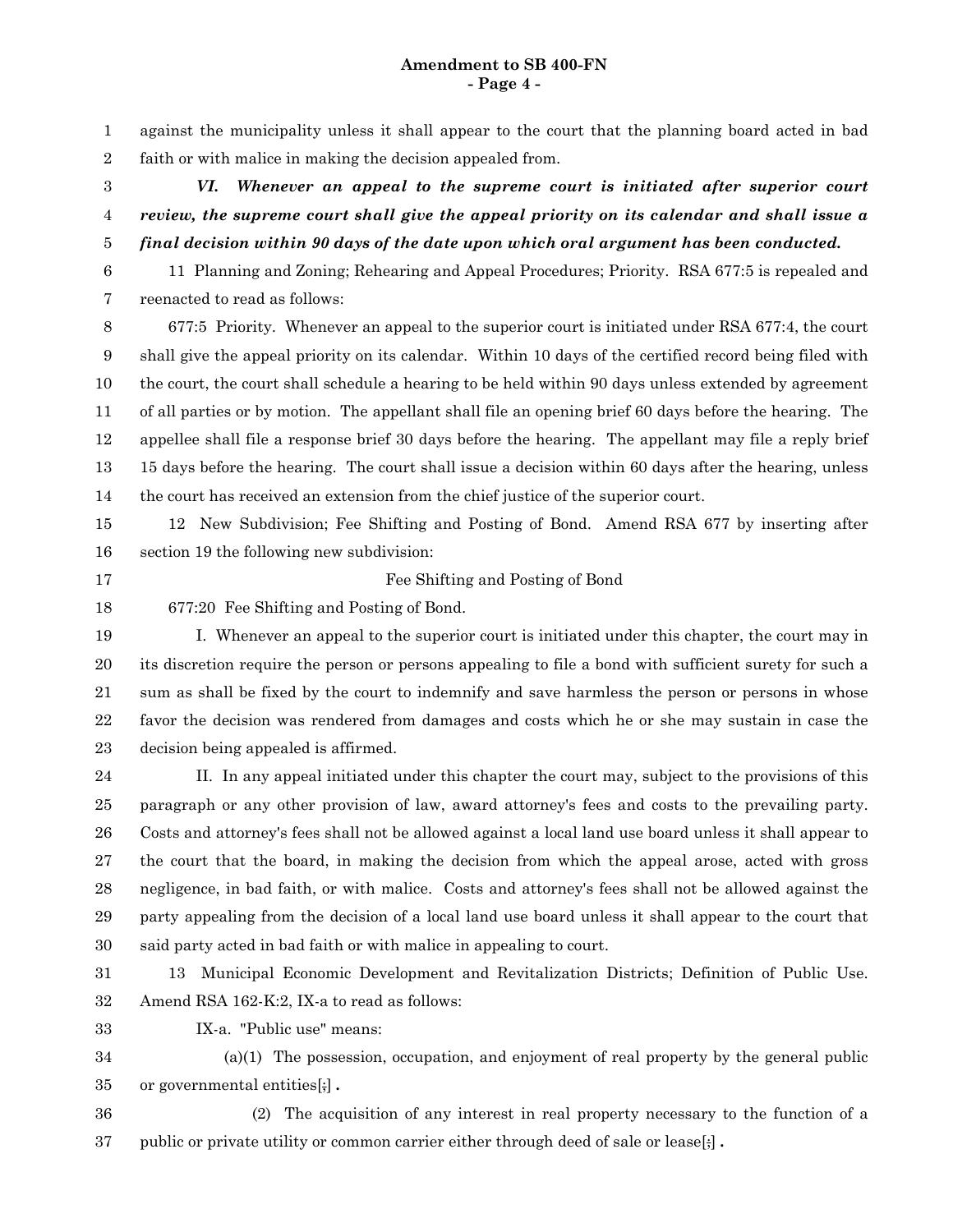#### **Amendment to SB 400-FN - Page 5 -**

(3) The acquisition of real property to remove structures beyond repair, public nuisances, structures unfit for human habitation or use, and abandoned property when such structures or property constitute a menace to health and safety[ $\frac{1}{2}$  and]. 1 2 3

(4) Private use that occupies an incidental area within a public use; provided, that no real property shall be condemned solely for the purpose of facilitating such incidental private use. 4 5

6

*(5) The acquisition of real property to construct housing units which meet the definition of workforce housing contained in RSA 674:58, IV, whether or not such construction results from private development or private commercial enterprise. The municipality shall not acquire property for this purpose through the powers of eminent domain.* 7 8 9 10

(b) Except as provided in subparagraphs (a)(2)*,* [and] (4)*, and (5)* of this paragraph, public use shall not include the public benefits resulting from private economic development and private commercial enterprise, including increased tax revenues and increased employment opportunities. 11 12 13 14

14 Municipal Economic Development and Revitalization Districts; District Establishment and Development Programs; Authority to Acquire, Construct, and Promote Residential Development and Housing Stock. Amend RSA 162-K:6, III(h) and (i) to read as follows: 15 16 17

(h) Lease all or portions of basements, ground and second floors of the public buildings constructed in the district; [and] 18 19

20

(i) Negotiate the sale or lease of property for private development if the development is consistent with the development program for the district[.] *; and* 21

22

*(j) Acquire, construct, reconstruct, improve, alter, extend, operate, maintain or promote residential developments aimed at increasing the available housing stock within the municipality.* 23 24

15 Community Revitalization Tax Relief; Duration of Tax Relief Period. Amend RSA 79-E:5, II to read as follows: 25 26

II. The governing body may, in its discretion, add up to an additional [2] *4* years of tax relief for a project that results in new residential units and up to [4] *an additional 8* years for a project that includes [affordable] housing *that meets the definition of workforce housing in RSA 674:58, IV, and up to additional 8 years for a project that includes residential units located on the second story or higher of a building*. 27 28 29 30 31

16 Powers of City Councils; Bylaws and Ordinances; Limitations Added. Amend RSA 47:17, XV to read as follows: 32 33

XV. Miscellaneous. Relative to the grade of streets, and the grade and width of sidewalks; to the laying out and regulating public squares and walks, commons, and other public grounds, public lights, and lamps; to trees planted for shade, ornament, convenience, or use, and the fruit of the same; to trespasses committed on public buildings and other public property, and in private 34 35 36 37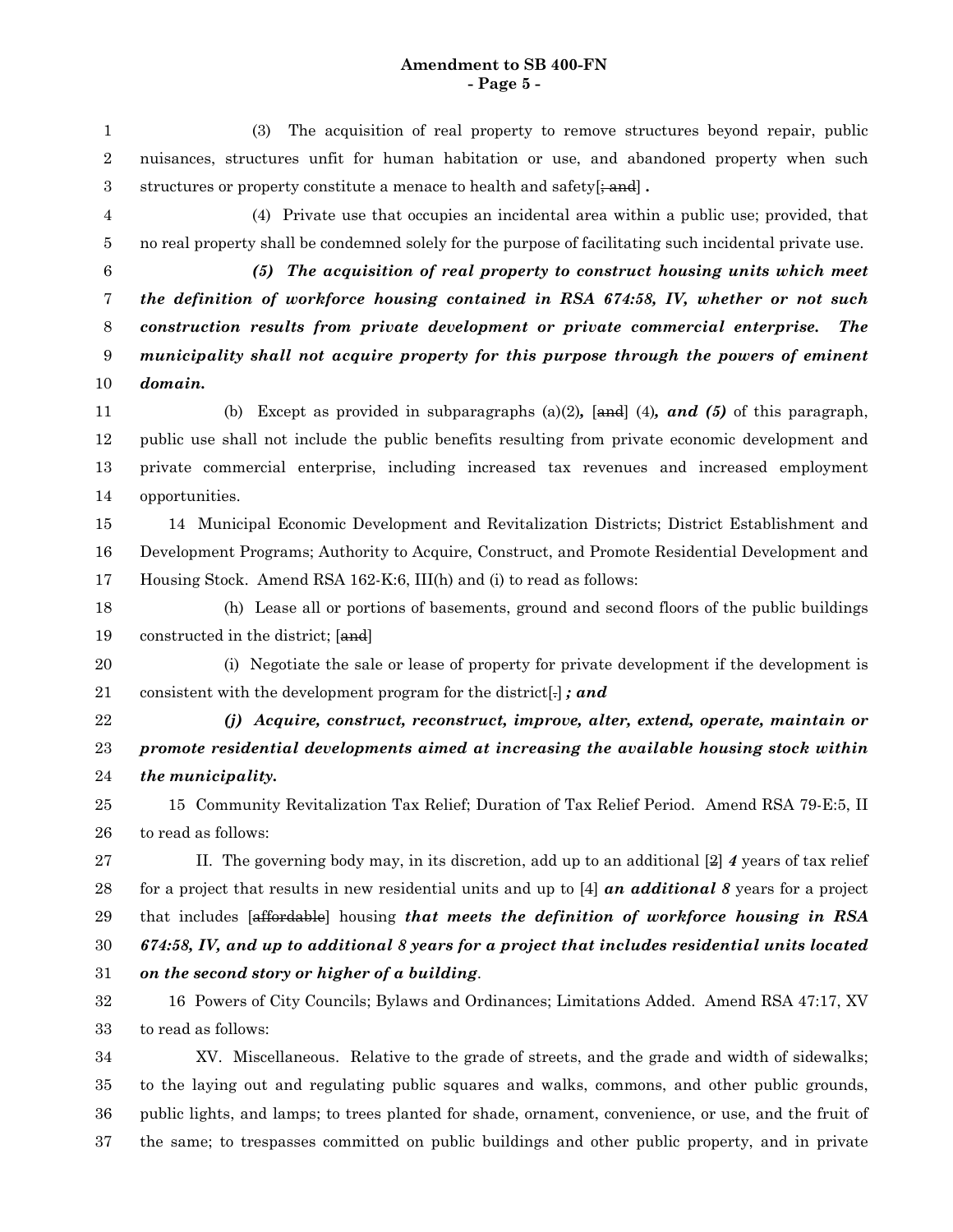### **Amendment to SB 400-FN - Page 6 -**

yards and gardens; in relation to cemeteries, public burial grounds, the burial of the dead, and the returning and keeping records thereof, and bills of mortality, and the duties of physicians, sextons and others in relation thereto; relative to public wells, cisterns, pumps, conduits, and reservoirs; the places of military parade and rendezvous, and the marching of military companies with music in the streets of the city; relative to precautions against fire; relative to oaths and bonds of city officers, and penalties upon those elected to such offices refusing to serve; and relative to licensing and regulating butchers, petty grocers, or hucksters, peddlers, hawkers, and common victualers; dealers in and keepers of shops for the purchase, sale or barter of junk, old metals or second-hand articles, and pawnbrokers; under such limitations and restrictions as to them shall appear necessary. They may make any other bylaws and regulations [which may seem for the well-being of the city] *for the abatement of nuisances that interfere with the use or enjoyment of property*; but no bylaw or ordinance shall be repugnant to the constitution or laws of the state; and such bylaws and ordinances shall take effect and be in force from the time therein limited without the sanction or confirmation of any other authority whatever. 1 2 3 4 5 6 7 8 9 10 11 12 13 14

15

17 Local Health Officers; Regulations on Public Health. Amend RSA 147:1, I to read as follows:

I. The health officers of towns may make regulations for the prevention and removal of nuisances<sup>[</sup>, and such other regulations relating to the public health as in their judgment the health and safety of the people require] *such as garbage, insects, unsanitary living conditions, septic, rodents, and safe drinking water inspections*, which shall take effect when approved by the selectmen, recorded by the town clerk, and published in some newspaper printed in the town, or when copies thereof have been posted in 2 or more public places in the town. 16 17 18 19 20 21

18 New Sections; Municipal Budget Law; School District Budget Caps. Amend RSA 32 by inserting after section 5-c the following new sections: 22 23

24

32:5-d School District Budget Cap. Upon adoption under RSA 32:5-e, the following shall apply:

I. In a school district that has adopted this section, the total amount raised and appropriated for the fiscal year, as shown on the budget certified by the school board or the budget committee and posted with the warrant for the annual meeting pursuant to RSA 32:5, shall not exceed a specified dollar amount times the average daily membership of the school district as of October 1 of the year immediately preceding the proposed budget year as reported to the department of revenue administration plus an amount for an annual increase for inflation. 25 26 27 28 29 30

31

II. The annual increase for inflation shall be either a fixed percentage, including zero, or an inflation index published by the U.S. Bureau of Labor Statistics. 32

III. The legislative body may override the budget cap by the usual procedures applicable to annual school meetings of the legislative body, provided that when a proposed appropriation will cause the total amount raised and appropriated to exceed the budget cap or the total amount already raised and appropriated has exceeded the budget cap, voting on the appropriation question shall be by ballot, but the question shall not be placed on the official ballot used to elect officers, except in the 33 34 35 36 37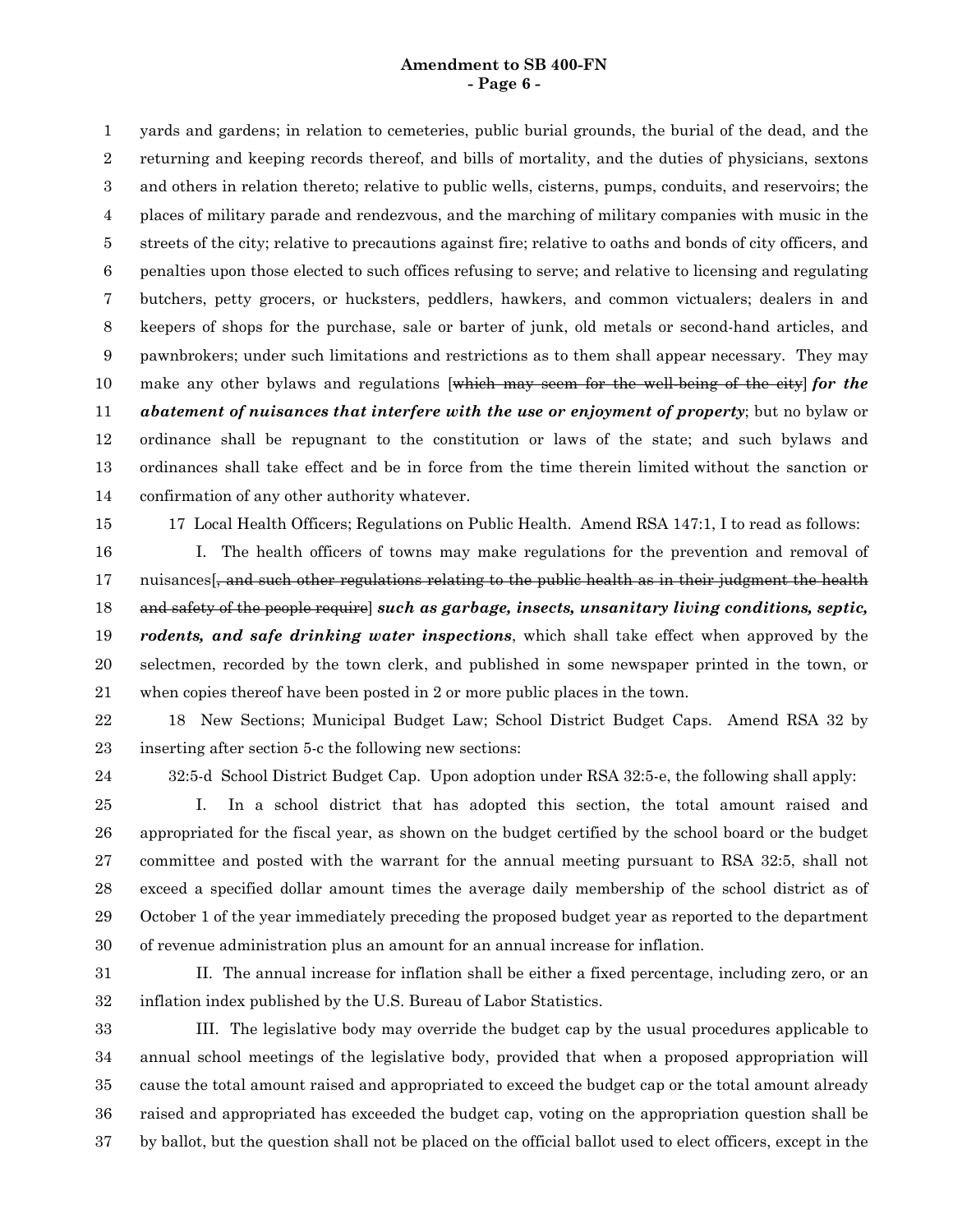#### **Amendment to SB 400-FN - Page 7 -**

case of a legislative body that uses an official ballot form of meeting under RSA 40:13 or under a charter adopted pursuant to RSA 49-D. If a 3/5 majority, or the supermajority as determined under a charter pursuant to RSA 49-D, of those voting on the question vote "yes,'' the appropriation is approved. Only votes in the affirmative or negative shall be included in the calculation of the 3/5 majority or the supermajority as determined under a charter pursuant to RSA 49-D. 1 2 3 4 5

6

IV.(a) For warrant articles proposing bonds, notes, or other multi-year expenditures, only the first-year estimated costs shall be used in counting appropriations for the budget cap.

7 8

9

(b) When using the official ballot form of meeting under RSA 40:13, if the warrant article for the operating budget results in appropriations exceeding the budget cap and receives less

than 3/5 majority "yes" vote, the adopted operating budget shall be reduced by appropriations already raised to remain compliant with the budget cap. 10 11

(c)(1) School districts that have adopted the school administrative unit (SAU) alternative budget procedure under RSA 194-C:9-b shall place the warrant article for the SAU budget at the beginning of school district warrant, immediately after any warrant articles proposing bonds or notes. 12 13 14 15

(2) For school districts using a traditional meeting and when the outcome of the SAU budget vote is pending on balloting from the other school districts, the higher of the school district's assigned portion of the proposed SAU budget or the school district's assigned portion of the adjusted SAU budget shall be assumed as raised and appropriated for the purpose of determining when the override provisions under paragraph III apply. 16 17 18 19 20

21

32:5-e Adoption of School District Budget Cap.

I. The provisions of RSA 32:5-d may be adopted by any school district in the state whose legislative body raises and appropriates funds through an annual meeting. A 3/5 majority of those voting on the question shall be required to adopt the provisions of RSA 32:5-d. Only votes in the affirmative or negative shall be included in the calculation of the 3/5 majority. 22 23 24 25

II. The question shall be placed on the warrant of the annual or special meeting by the school board or by petition under the procedures set out in RSA 197:2 or 197:6. 26 27

III. A public hearing shall be held by the school board on the question at least 15 days, but not more than 30 days, before the question is to be voted on. In multi-town school districts, a public hearing shall be held in each town embraced by the district, none of which shall be held on the same day. Notice of the hearing shall be posted in at least 2 public places in the district and at least 2 public places in each town of multi-town districts, and published in a newspaper of general circulation at least 7 days prior to the date of the hearing. 28 29 30 31 32 33

IV. The wording of the question shall be: "Shall we adopt the provisions of RSA 32:5-d, and implement a budget cap whereby the school board (or budget committee) shall not submit a recommended budget that is higher than \_\_\_ dollars times the average daily membership of the school district as of October 1 of the year immediately preceding the proposed budget year plus a \_\_\_ 34 35 36 37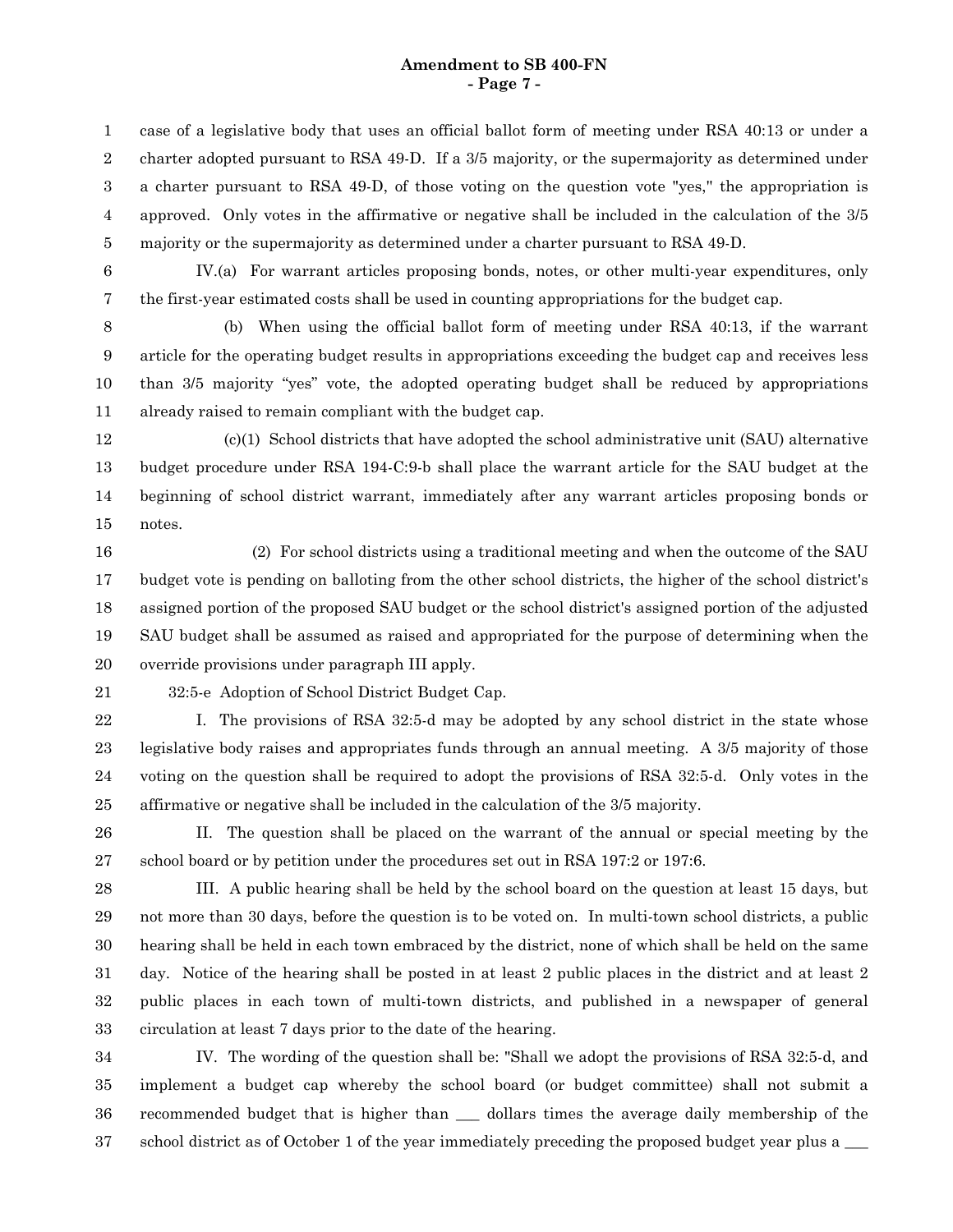### **Amendment to SB 400-FN - Page 8 -**

annual increase for inflation. Requires a 3/5ths majority of the school district." Alternatively, if an inflation index is used, the wording of the question shall be: "Shall we adopt the provisions of RSA 32:5-d, and implement a budget cap whereby the school board (or budget committee) shall not submit a recommended budget that is higher than dollars times the average daily membership of the school district as of October 1 of the year immediately preceding the proposed budget year plus an annual increase for inflation using (the index) published by the U.S. Bureau of Labor Statistics as of January 1. Requires a 3/5ths majority of the school district." 1 2 3 4 5 6 7

V. Voting on the question shall be by ballot, but the question shall not be placed on the official ballot used to elect officers, except in the case of a legislative body that uses an official ballot form of meeting under RSA 40:13 or under a charter adopted pursuant to RSA 49-D. Polls shall remain open and ballots shall be accepted by the moderator for a period of not less than one hour following the completion of discussion on the question. If a 3/5 majority of those voting on the question vote "yes,'' RSA 32:5-d shall apply within the school district beginning with the following fiscal year and for all subsequent years until it is rescinded as provided in paragraph VI. 8 9 10 11 12 13 14

VI. Any school district which has adopted RSA 32:5-d may consider rescinding its action in the manner described in paragraphs I through V. The wording of the question shall be: "Shall we rescind the provisions of RSA 32:5-d, known as the school district budget cap, as adopted by the (school district) on (date of adoption), so that there will no longer be a school district budget cap limit on the amount raised and appropriated?'' A 3/5 majority of those voting on the question shall be required to rescind the provisions of this section, except in the case of repeal by charter enactment under RSA 49-D. Only votes in the affirmative or negative shall be included in the calculation of the 3/5 majority. 15 16 17 18 19 20 21 22

19 Effective Date. 23

24

I. Sections 8, 10, and 11 of this act shall take effect January 1, 2023.

25

II. The remainder of this act shall take effect 60 days after its passage.